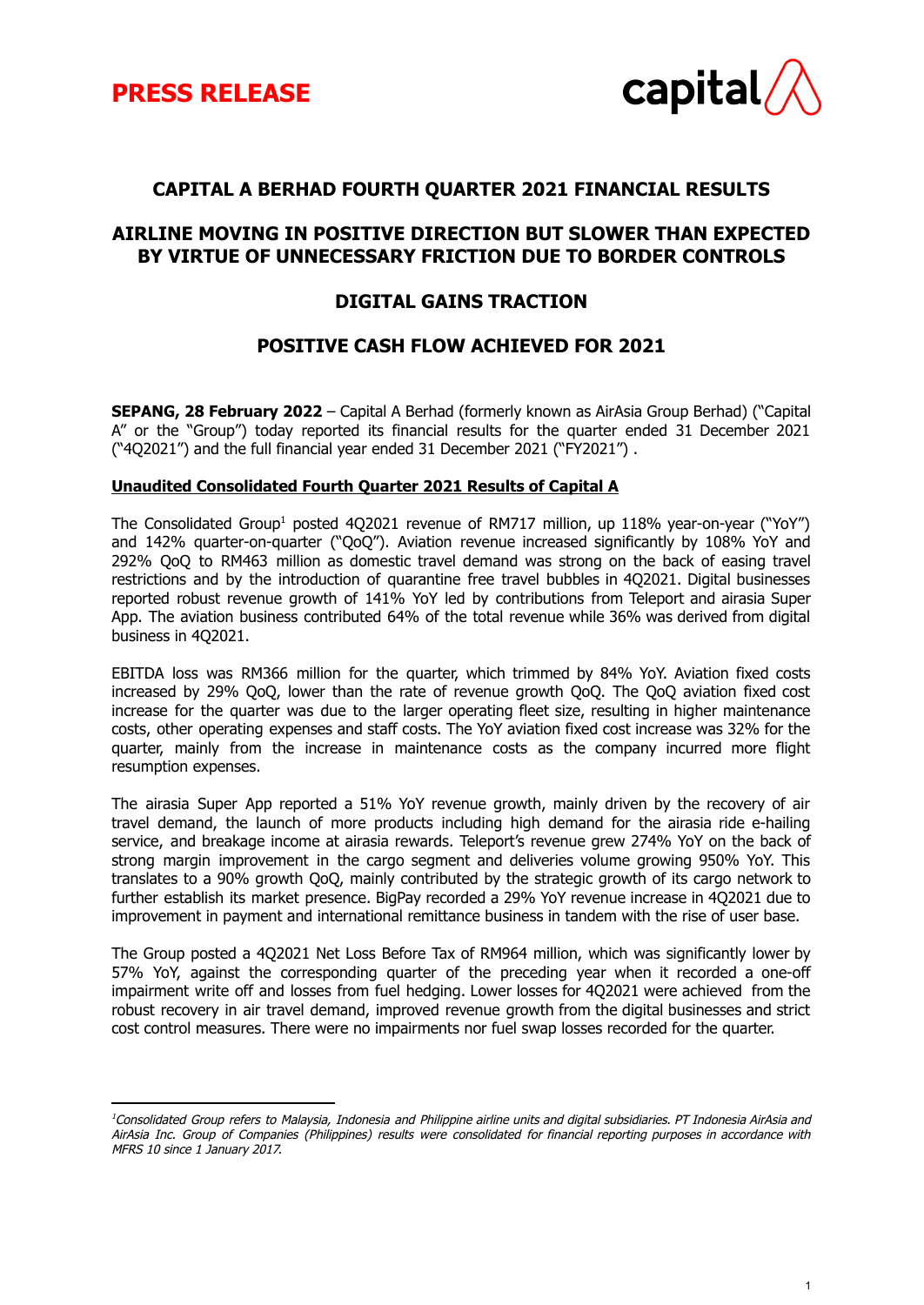# **PRESS RELEASE**



### **Unaudited Consolidated Full Year Results of Capital A**

For the full financial year 2021, the Consolidated Group posted a revenue of RM1.7 billion, down 47% from the preceding year. Airline revenue declined 65% as the Consolidated Group operated only 36% of capacity compared to 2020. Nonetheless, load factor remained healthy at 74% with strategic management implemented to manage the reimposition of multiple lockdowns in the operating countries. Digital business was, on the other hand, posting a promising revenue growth at 72% YoY, in line with more market share captured through its aggressive expansion through more product launches. The aviation segment contributed 58% of revenue while the 42% balance came from the digital segment.

EBITDA loss was reported at RM1.1 billion, contracted by 68% compared to the EBITDA loss of RM3.4 billion in 2020. The Consolidated Group continued to enforce strict cost control measures and this prudent effort resulted in a reduction of operating costs of 49% YoY.

Net Loss After Tax was RM3.8 billion in FY2021, a 36% decline from the RM5.9 billion loss in the previous year. The revival of the airline industry, particularly with governments in Asean countries gradually easing travel restrictions has contributed to the Group's reported growth in passengers carried and commendable load factor at 80% in the last quarter of 2021. This has helped improve the financial position of the Group.

#### **Balance Sheet and Cashflow**

The Group ended the quarter with RM1.25 billion in cash balance. This was achieved via, amongst others, the issuance of Redeemable Convertible Unsecured Islamic Debt Securities ("RCUIDS") raising RM974.5 million, the drawdown of a USD100 million term loan and increasing cash inflow from the recovery of the airline business. Importantly, the Group managed to also report its first positive net operating cash flow in 4Q21 since the pandemic, averaging RM106 million operating cash flow gain per month.

#### **Aviation Operations and Market Share Performance**

The Consolidated Group in 4Q2021 posted the highest quarterly load factor at 80% since the beginning of the Covid-19 pandemic, and increased by 13 percentage points ("ppts") YoY. In FY2021, the Group recorded a steady load factor at 74%, flattish compared to the preceding year attributed to robust capacity management.

Throughout 2021, the Group recorded a V-shape resumption trend in air travel demand with an improved monthly performance of passengers carried on the back of additional capacity being put in.

Revenue per ASK ("RASK") for the Consolidated Group improved by 19% YoY to 16.91 sen during the quarter and up by 11% to 16.67 sen in FY2021 driven by pent up demand in air travel.

#### **Cost Performance**

Aviation operating expenses for 4Q2021 and FY2021 reduced by 69% YoY and 72% YoY respectively, while Aviation staff costs shrunk by 14% YoY in 4Q2021 and 45% YoY in FY2021, contributed by headcount rationalisation, salary cuts and natural attrition. Other operating expenses reduced by 95% YoY in 4Q2021 and 90% YoY for FY2021 due to the absence of the one-off expenses incurred in previous year.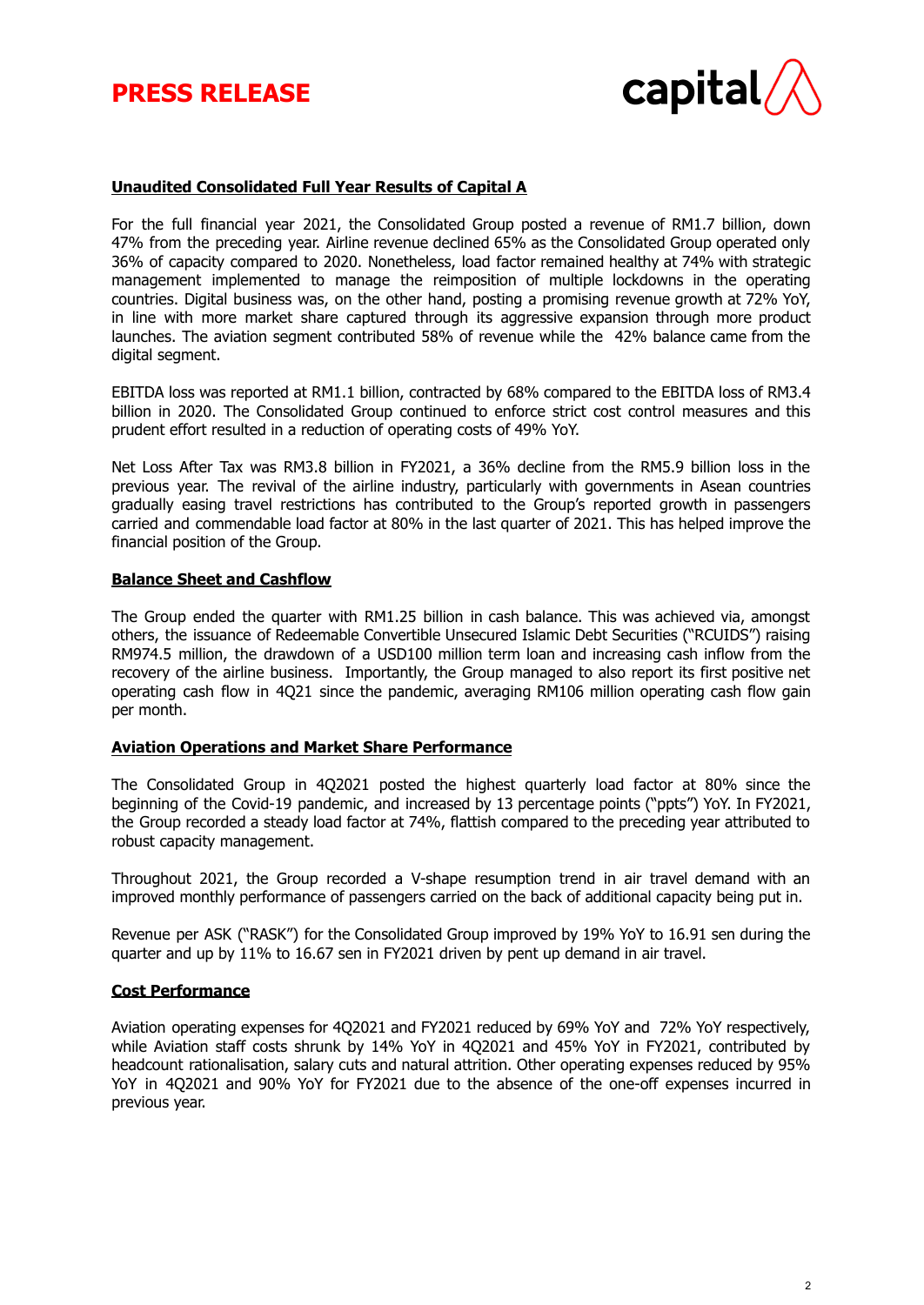

#### **On the airline performance results and outlook, President (Airlines) and Group CEO of AirAsia Aviation Group, Bo Lingam said:**

"Load factor for the Group was strong at 80% in 4Q2021and 74% for FY2021, attributed to launch of travel bubbles, quarantine-free programmes introduced by Asean countries and strategic capacity management. In the last quarter of the year, passengers carried for the Consolidated Group increased by 103% while the operating fleet size increased to 49 by the end of the year 2021.

"AirAsia Aviation Group's performance in the last quarter was encouraging, backed by the festive holiday season and easing travel restrictions. The performance indicated a V-shape resumption of air travel demand in domestic markets in 2021 as compared to the preceding quarter when AirAsia Malaysia, AirAsia Indonesia and AirAsia Thailand experienced a slight setback due to a surge in cases and the reimposition of movement control restrictions. The airlines posted a commendable load factor in 4Q21, with AirAsia Malaysia at 79%, up by 7 ppts YoY, AirAsia Indonesia at 81%, up by 22 ppts YoY, AirAsia Philippines at 85%, up by 21 ppts YoY and AirAsia Thailand at 76%, up by 2 ppts YoY.

"The Group observed an overwhelming demand for air travel since the launch of the Langkawi travel bubble and Phuket Sandbox. It also benefited from the introduction of the Malaysia-Singapore Vaccinated Travel Lane ("VTL") effective 29 November 2021 and the route continues to experience heavy bookings. The Group believes the overwhelming demand will continue with further reopening of international borders and less stringent travel requirements imposed on travellers.

"With the recent positive developments in Asean countries, the Group expects to see international travel to rebound after two years of travel restrictions caused by the covid-19 pandemic. The Philippines government has further relaxed travel protocols for fully vaccinated foreign visitors, Thailand government announced the removal of the second PCR test on day 5 and reduced insurance requirement to encourage travelling, Indonesia eyes lifting all the quarantine requirements in April 2022 and Malaysia is soon expected to announce the finalised Standard Operating Procedure ("SOP") to reopen international borders. Singapore has also eased travel rules by adding more countries into its VTL list.

"AirAsia Aviation Group announced the name change of the airline holding company in February 2022 to reflect the aviation group's recovery and new growth strategy by focusing on business expansion within the larger ecosystem. The structural changes are aimed at providing a separate, robust and lean platform for the airline operations supporting Capital A's continued focus to become a digital and travel lifestyle group.

"Another exciting development was the signing of a non-binding memorandum of understanding for AirAsia Aviation Group to lease a minimum of 100 VX4 eVTOL aircraft from Avolon, an international aircraft leasing company. These eVTOL aircraft will allow AirAsia to further revolutionise air travel by providing advanced air mobility to a whole new range of passengers, transforming how we all connect more efficiently in our everyday lives. In addition to that, AirAsia will partner with Avolon's affiliate Avolon-e, to commercialise zero-emissions eVTOL aircraft and develop an industry leading urban air mobility ('UAM') platform in Southeast Asia.

"The aviation group is moving in a positive direction as we anticipate a stronger rebound, enabling us to grow further with a lean operating structure. It is our hope that governments especially in Asean will continue to ease travel restrictions and reduce or remove onerous entry requirements, for the benefit of the recoverability of the tourism industry."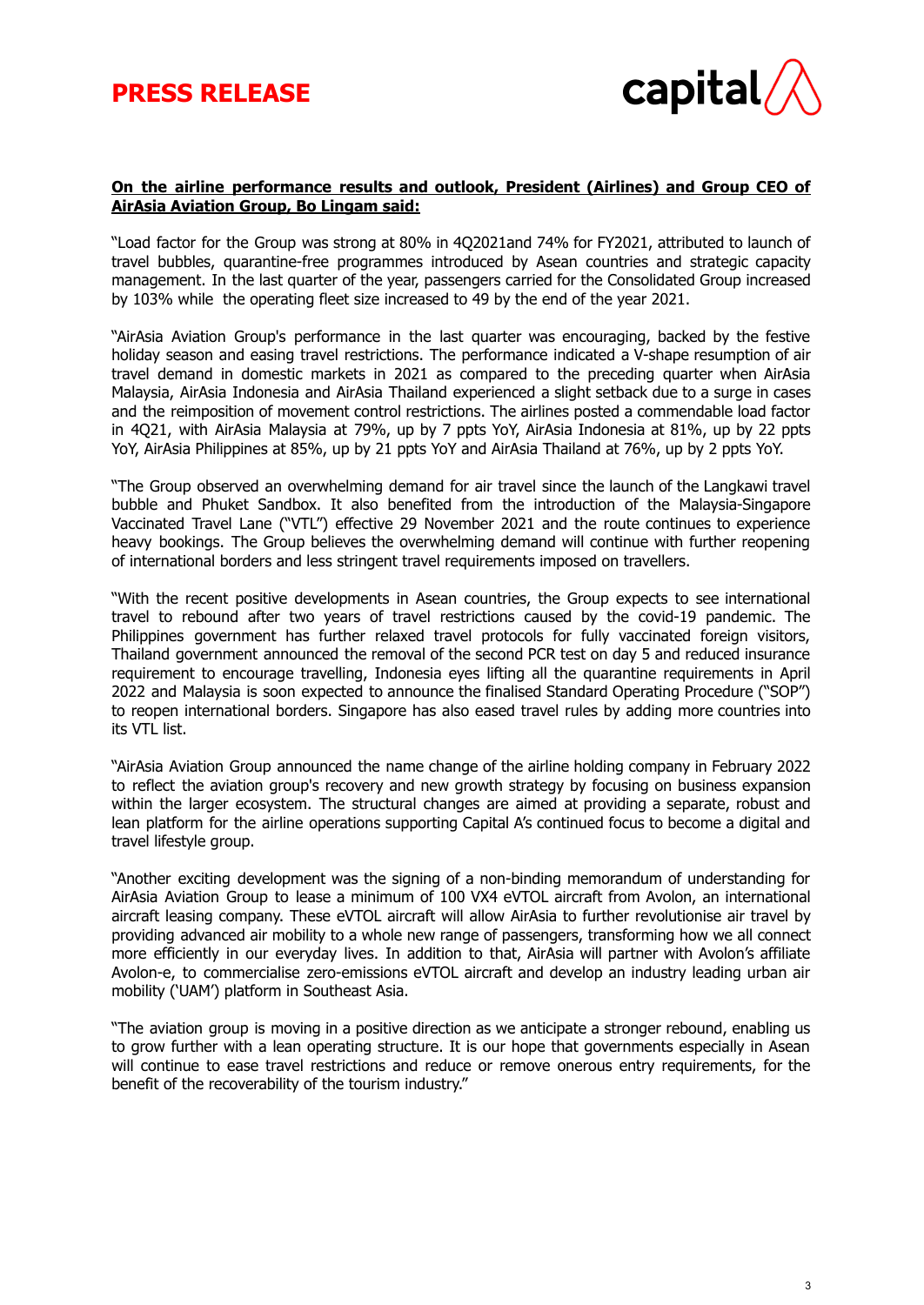

4

#### **On Asia Digital Engineering (ADE)'s performance and outlook, CEO of ADE, Mahesh Kumar said:**

"In the last quarter, ADE has continued to obtain approvals from more international authorities to conduct maintenance work which include the Directorates General of Civil Aviation in Indonesia and India, the Civil Aviation Authority of the Philippines, and Cambodia's State Secretariat of Civil Aviation. We are working closely to obtain further approvals from other relevant countries to expand our service coverage.

"ADE jointly with Inmarsat, the world leader in global mobile satellite communications, has installed the award-winning GX Aviation inflight broadband solution onboard an AirAsia Airbus A320 aircraft, marking an important milestone in ADE's journey to become the preferred GX Aviation installation partner for all airlines in Southeast Asia.

"At the Singapore Airshow in February 2022, ADE announced plans to build integrated maintenance, repair and overhaul (MRO) facilities spanning over 380,000 sqft at Kuala Lumpur International Airport (KLIA). The development is expected to complete within two years commencing mid 2022. The new facility will be capable of handling both narrowbody and widebody aircraft, and the team is keen to expand our capabilities beyond the current types of aircraft that we perform maintenance on."

#### **On airasia Super App's performance and outlook, CEO of airasia Super App, Amanda Woo said:**

"Last year was a remarkable year of growth for airasia Super App. We celebrated our one year milestone in October 2021 as a travel and lifestyle platform of choice in Asean, and in the same month we were recognised as one of three Asean Unicorns based in Malaysia by a Credit Suisse report on the back of the accelerated growth momentum in digital verticals.

"In the second half of the year, we entered into multiple strategic acquisitions to expand the line of businesses for our super app. In July 2021, airasia Super App successfully acquired Gojek's business in Thailand for a share swap consideration which valued airasia Super App at US\$1 billion and rolled out our products and services in the Kingdom. We acquired Dacsee in Malaysia and launched airasia ride in Klang Valley, Malaysia. We gained considerable traction and market share as we closed more than 40,000 bookings within the first month from airasia ride. The launch of airasia food and airasia ride expanded to other iconic travelling states in Malaysia namely Langkawi, Penang, Johor Bahru, Ipoh and Melaka.

"In 4Q2021, airasia Super App posted its highest quarterly revenue of RM 95 million with positive EBITDA of RM 8.9 million attributed to pent up demand from air travel bookings in the platform, steady growth from airasia ride and breakage income from its rewards business. Airasia Super App revenue increased more than 51% YoY and contributed a total of 37% to the digital vertical revenue and 13% to the group revenue in 4Q2021. Super app average monthly active users increased by 181% QoQ, driven by airasia ride with 350,000 completed bookings.

"The lifting of travel restrictions and removal of quarantine requirements will continue to help to stimulate the revenue in airasia Super App by encouraging more bookings from flights, hotels and SNAP bundle deals to be made on the platform.

"In 2022, airasia Super App continues its focus to grow the platform and is preparing to launch more products at competitive prices along with a seamless user experience. We expect total users will grow exponentially on the back of more product launches along with expansion in more Asean cities."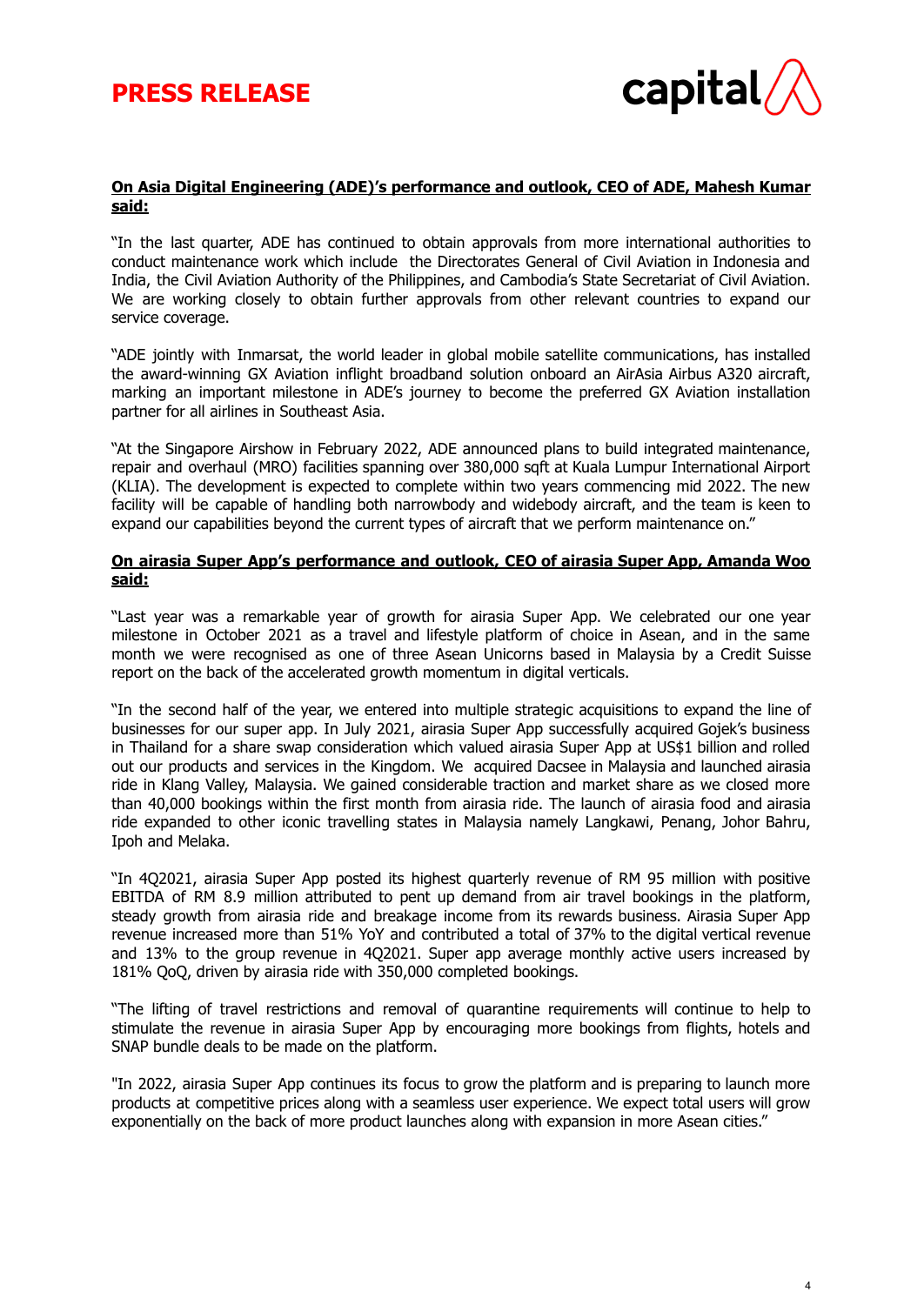

#### **On Teleport's performance and outlook, CEO of Teleport, Pete Chareonwongsak said:**

"Teleport's revenue increased by 274% YoY in 4Q21 mainly attributed to strategic growth in its cargo network. In 4Q2021, Teleport achieved positive EBITDA driven by better cargo yields and margins which benefited from the seasonal upturn in yield. Delivery volume grew 950% YoY and 90% QoQ to nearly 600,000 in the last quarter of 2021. By the end of 2021, Teleport has more than 13,000 delivery partners and onboarded nearly 10,000 delivery partners just this year, an increase of 169% from 2020. The strong momentum in 2021 has led Teleport to deliver more than 1.45 million e-commerce orders domestically and internationally. We foresee high margins will continue to grow in 2022 for the delivery segment as we are adding new international lanes and delivery hubs."

#### **On BigPay's performance and outlook, CEO of BigPay, Salim Dhanani said:**

"BigPay posted a promising total user base in FY2021 up by 50% YoY. Total new additional cards issued during the year increased substantially by 124% as compared to 2020. Revenue in FY2021 was up by 28% compared to the preceding year. The healthy growth was contributed from BigPay's payment business with higher international spend and better margins achieved. At the same time, international remittance saw improved margins. In addition to continuing investing in talent and technology, BigPay continues its focus to invest in users acquisition, product development and market expansion, as it prepares for key launches in early 2022. On 8 December 2021, BigPay announced it has been selected as the official e-wallet provider for the Geng #SayaDigital-eRezeki program by Malaysia Digital Economy Corporation ("MDEC"), which will support the mission of leading Malaysia's digital economy forward. Alongside with the SK Group partnership, it has further accelerated our growth plan by offering our products to democratise financial services in Asean."

#### **On the group's outlook, CEO of Capital A, Tan Sri Tony Fernandes said:**

"Despite numerous challenges and uncertainties, the Group recorded so many commendable achievements in 2021. We closed the year with the successful raising of RM974.5 million through the listing exercise of RCUIDS and warrants, signalling strong investor confidence in our airlines recovery and Group strategy to become a digital travel and lifestyle services group. The digital transformation which commenced well before the pandemic, has already received overwhelming support to-date through various fundraising initiatives, raising over RM 2.5 billion through debt and equity financing.

"2021 was an important year for the Group as we celebrated our 20th anniversary in December 2021. Over the past two decades we have revolutionised air travel in the region, reshaped, restructured and expanded the company from just an airline into a digital travel and lifestyle services group. The pandemic enabled the acceleration of our transformation strategy. Marking our new era, we have recently renamed the Group from AirAsia Group to Capital A with shareholders approval obtained on 27 January 2022. The name change better reflects the Group's core business and future undertakings now that we are more than an airline.

"Capital A is an investment company with a broad portfolio of businesses which all deliver the best value at the lowest cost, supported by strong data built up over two decades. The Group also has one of Asia's leading brands to ride on, a strong people-first culture and an underlying promise of remaining committed to serving the underserved in all that we do. Just like what the airline has done from day one, all of the Group's different lines of business will deliver the same strategy that is underscored by doing what we do best - making travel and everyday lifestyle services affordable, accessible and inclusive to all.

"Capital A is also now the holding company for more brands than any other company in Asean, with business verticals comprising AirAsia Aviation Group, airasia Super App, logistics venture Teleport, BigPay fintech services, the airline engineering business Asia Digital Engineering (ADE) and venture arm Redbeat Capital.